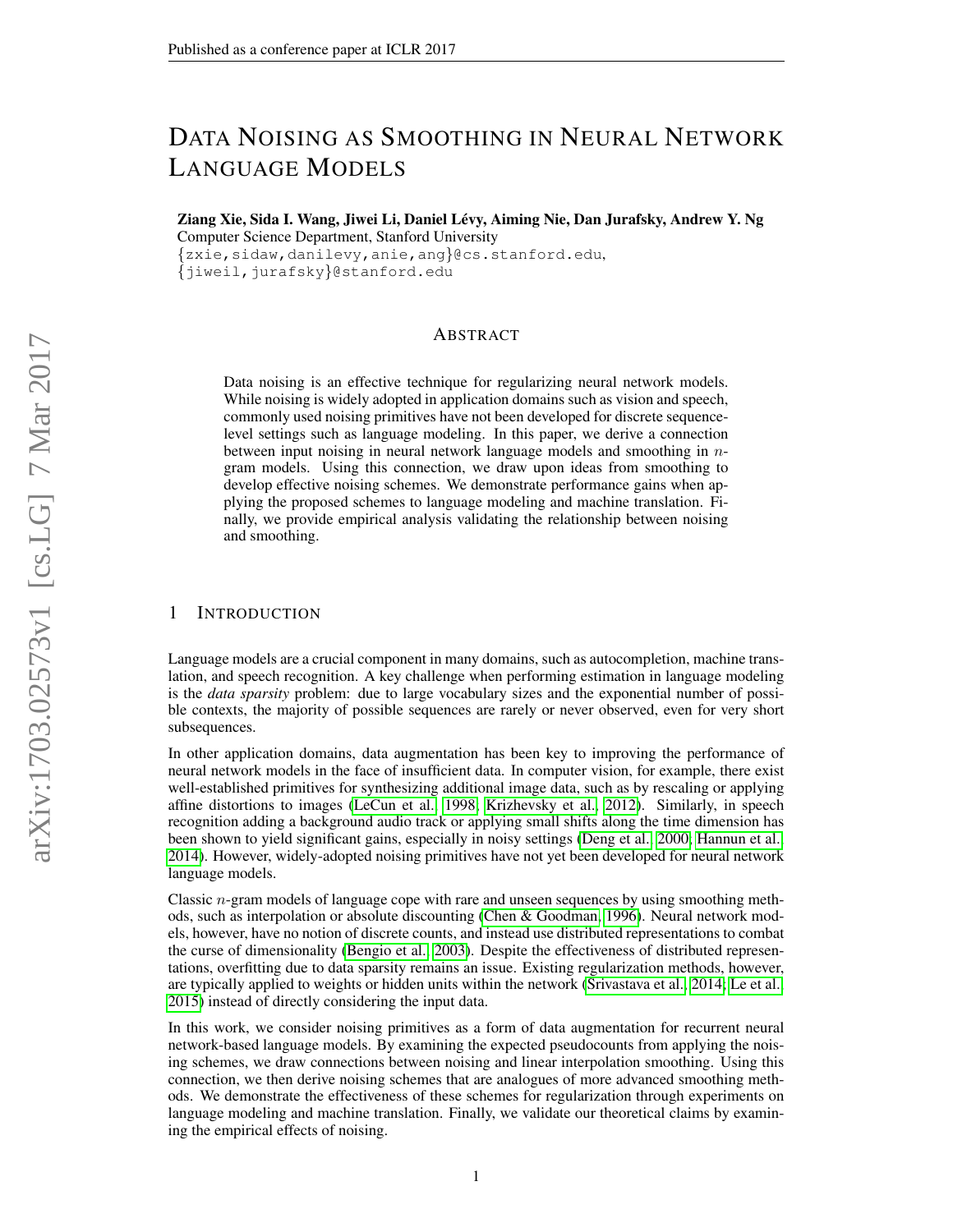# 2 RELATED WORK

Our work can be viewed as a form of data augmentation, for which to the best of our knowledge there exists no widely adopted schemes in language modeling with neural networks. Classical regularization methods such as  $L_2$ -regularization are typically applied to the model parameters, while dropout is applied to activations which can be along the forward as well as the recurrent directions [\(Zaremba](#page-10-1) [et al., 2014;](#page-10-1) [Semeniuta et al., 2016;](#page-10-2) [Gal, 2015\)](#page-9-7). Others have introduced methods for recurrent neural networks encouraging the hidden activations to remain stable in norm, or constraining the recurrent weight matrix to have eigenvalues close to one [\(Krueger & Memisevic, 2015;](#page-9-8) [Arjovsky et al., 2015;](#page-9-9) [Le et al., 2015\)](#page-9-6). These methods, however, all consider weights and hidden units instead of the input data, and are motivated by the vanishing and exploding gradient problem.

Feature noising has been demonstrated to be effective for structured prediction tasks, and has been interpreted as an explicit regularizer [\(Wang et al., 2013\)](#page-10-3). Additionally, [Wager et al.](#page-10-4) [\(2014\)](#page-10-4) show that noising can inject appropriate generative assumptions into discriminative models to reduce their generalization error, but do not consider sequence models [\(Wager et al., 2016\)](#page-10-5).

The technique of randomly zero-masking input word embeddings for learning sentence representations has been proposed by [Iyyer et al.](#page-9-10) [\(2015\)](#page-9-10), [Kumar et al.](#page-9-11) [\(2015\)](#page-9-11), and [Dai & Le](#page-9-12) [\(2015\)](#page-9-12), and adopted by others such as [Bowman et al.](#page-9-13) [\(2015\)](#page-9-13). However, to the best of our knowledge, no analysis has been provided besides reasoning that zeroing embeddings may result in a model ensembling effect similar to that in standard dropout. This analysis is applicable to classification tasks involving sum-of-embeddings or bag-of-words models, but does not capture sequence-level effects. [Bengio](#page-9-14) [et al.](#page-9-14) [\(2015\)](#page-9-14) also make an empirical observation that the method of randomly replacing words with fixed probability with a draw from the uniform distribution improved performance slightly for an image captioning task; however, they do not examine why performance improved.

## 3 METHOD

#### 3.1 PRELIMINARIES

We consider language models where given a sequence of indices  $X = (x_1, x_2, \dots, x_T)$ , over the vocabulary  $V$ , we model

$$
p(X) = \prod_{t=1}^{T} p(x_t | x_{< t})
$$

In *n*-gram models, it is not feasible to model the full context  $x_{\leq t}$  for large t due to the exponential number of possible histories. Recurrent neural network (RNN) language models can (in theory) model longer dependencies, since they operate over distributed hidden states instead of modeling an exponential number of discrete counts [\(Bengio et al., 2003;](#page-9-5) [Mikolov, 2012\)](#page-10-6).

An *L*-layer recurrent neural network is modeled as  $h_t^{(l)} = f_{\theta}(h_{t-1}^{(l)}, h_t^{(l-1)})$ , where *l* denotes the layer index,  $h^{(0)}$  contains the one-hot encoding of X, and in its simplest form  $f_{\theta}$  applies an affine transformation followed by a nonlinearity. In this work, we use RNNs with a more complex form of  $f_{\theta}$ , namely long short-term memory (LSTM) units [\(Hochreiter & Schmidhuber, 1997\)](#page-9-15), which have been shown to ease training and allow RNNs to capture longer dependencies. The output distribution over the vocabulary V at time t is  $p_{\theta}(x_t|x_{< t}) = \text{softmax}(g_{\theta}(h_t^{(L)}))$ , where  $g : \mathbb{R}^{|h|} \to \mathbb{R}^{|V|}$  applies an affine transformation. The RNN is then trained by minimizing over its parameters  $\theta$  the sequence cross-entropy loss  $\ell(\theta) = -\sum_{t} \log p_{\theta}(x_t | x_{< t})$ , thus maximizing the likelihood  $p_{\theta}(X)$ .

As an extension, we also consider encoder-decoder or sequence-to-sequence [\(Cho et al., 2014;](#page-9-16) [Sutskever et al., 2014\)](#page-10-7) models where given an input sequence X and output sequence Y of length  $T_Y$ , we model

$$
p(Y|X) = \prod_{t=1}^{T_Y} p(y_t|X, y_{< t}).
$$

and minimize the loss  $\ell(\theta) = -\sum_{t} \log p_{\theta}(y_t|X, y_{< t})$ . This setting can also be seen as conditional language modeling, and encompasses tasks such as machine translation, where  $X$  is a source lan-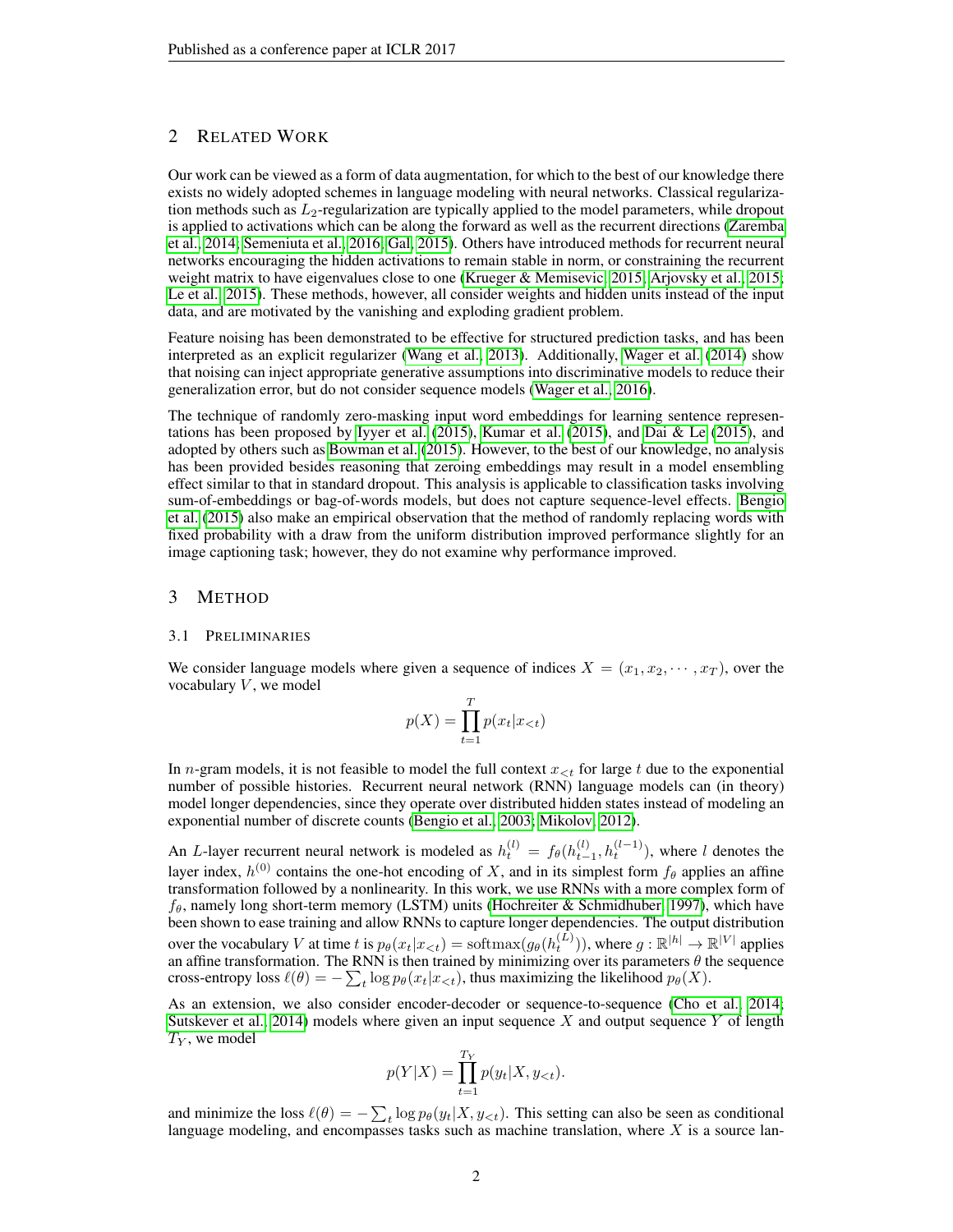guage sequence and Y a target language sequence, as well as language modeling, where  $Y$  is the given sequence and  $X$  is the empty sequence.

## 3.2 SMOOTHING AND NOISING

Recall that for a given context length l, an n-gram model of order  $l + 1$  is optimal under the loglikelihood criterion. Hence in the case where an RNN with finite context achieves near the lowest possible cross-entropy loss, it behaves like an  $n$ -gram model.

Like  $n$ -gram models, RNNs are trained using maximum likelihood, and can easily overfit [\(Zaremba](#page-10-1) [et al., 2014\)](#page-10-1). While generic regularization methods such  $L_2$ -regularization and dropout are effective, they do not take advantage of specific properties of sequence modeling. In order to understand sequence-specific regularization, it is helpful to examine  $n$ -gram language models, whose properties are well-understood.

**Smoothing for** *n***-gram models** When modeling  $p(x_t|x_{< t})$ , the maximum likelihood estimate  $c(x_{\leq t}, x_t)/c(x_{\leq t})$  based on empirical counts puts zero probability on unseen sequences, and thus smoothing is crucial for obtaining good estimates. In particular, we consider interpolation, which performs a weighted average between higher and lower order models. The idea is that when there are not enough observations of the full sequence, observations of subsequences can help us obtain better estimates.<sup>[1](#page-2-0)</sup> For example, in a bigram model,  $p_{\text{interp}}(x_t|x_{t-1}) = \lambda p(x_t|x_{t-1}) + (1-\lambda)p(x_t)$ , where  $0 \leq \lambda \leq 1$ .

Noising for RNN models We would like to apply well-understood smoothing methods such as interpolation to RNNs, which are also trained using maximum likelihood. Unfortunately, RNN models have no notion of counts, and we cannot directly apply one of the usual smoothing methods. In this section, we consider two simple noising schemes which we proceed to show correspond to smoothing methods. Since we can noise the data while training an RNN, we can then incorporate well-understood generative assumptions that are known to be helpful in the domain. First consider the following two noising schemes:

- unigram noising For each  $x_i$  in  $x_{\leq t}$ , with probability  $\gamma$  replace  $x_i$  with a sample from the unigram frequency distribution.
- blank noising For each  $x_i$  in  $x_{\leq t}$ , with probability  $\gamma$  replace  $x_i$  with a placeholder token "...".

While blank noising can be seen as a way to avoid overfitting on specific contexts, we will see that both schemes are related to smoothing, and that unigram noising provides a path to analogues of more advanced smoothing methods.

## <span id="page-2-1"></span>3.3 NOISING AS SMOOTHING

We now consider the maximum likelihood estimate of  $n$ -gram probabilities estimated using the pseudocounts of the noised data. By examining these estimates, we draw a connection between linear interpolation smoothing and noising.

Unigram noising as interpolation To start, we consider the simplest case of bigram probabilities. Let  $c(x)$  denote the count of a token x in the original data, and let  $c_\gamma(x) \stackrel{\text{def}}{=} \mathbb{E}_{\tilde{x}} [c(\tilde{x})]$  be the expected count of  $x$  under the unigram noising scheme. We then have

$$
p_{\gamma}(x_t|x_{t-1}) = \frac{c_{\gamma}(x_{t-1}, x_t)}{c_{\gamma}(x_{t-1})}
$$
  
= 
$$
[(1 - \gamma)c(x_{t-1}, x_t) + \gamma p(x_{t-1})c(x_t)]/c(x_{t-1})
$$
  
= 
$$
(1 - \gamma)p(x_t|x_{t-1}) + \gamma p(x_t),
$$

where  $c_{\gamma}(x) = c(x)$  since our proposal distribution  $q(x)$  is the unigram distribution, and the last line follows since  $c(x_{t-1})/p(x_{t-1}) = c(x_t)/p(x_t)$  is equal to the total number of tokens in the training

<span id="page-2-0"></span><sup>&</sup>lt;sup>1</sup> For a thorough review of smoothing methods, we defer to [Chen & Goodman](#page-9-4) [\(1996\)](#page-9-4).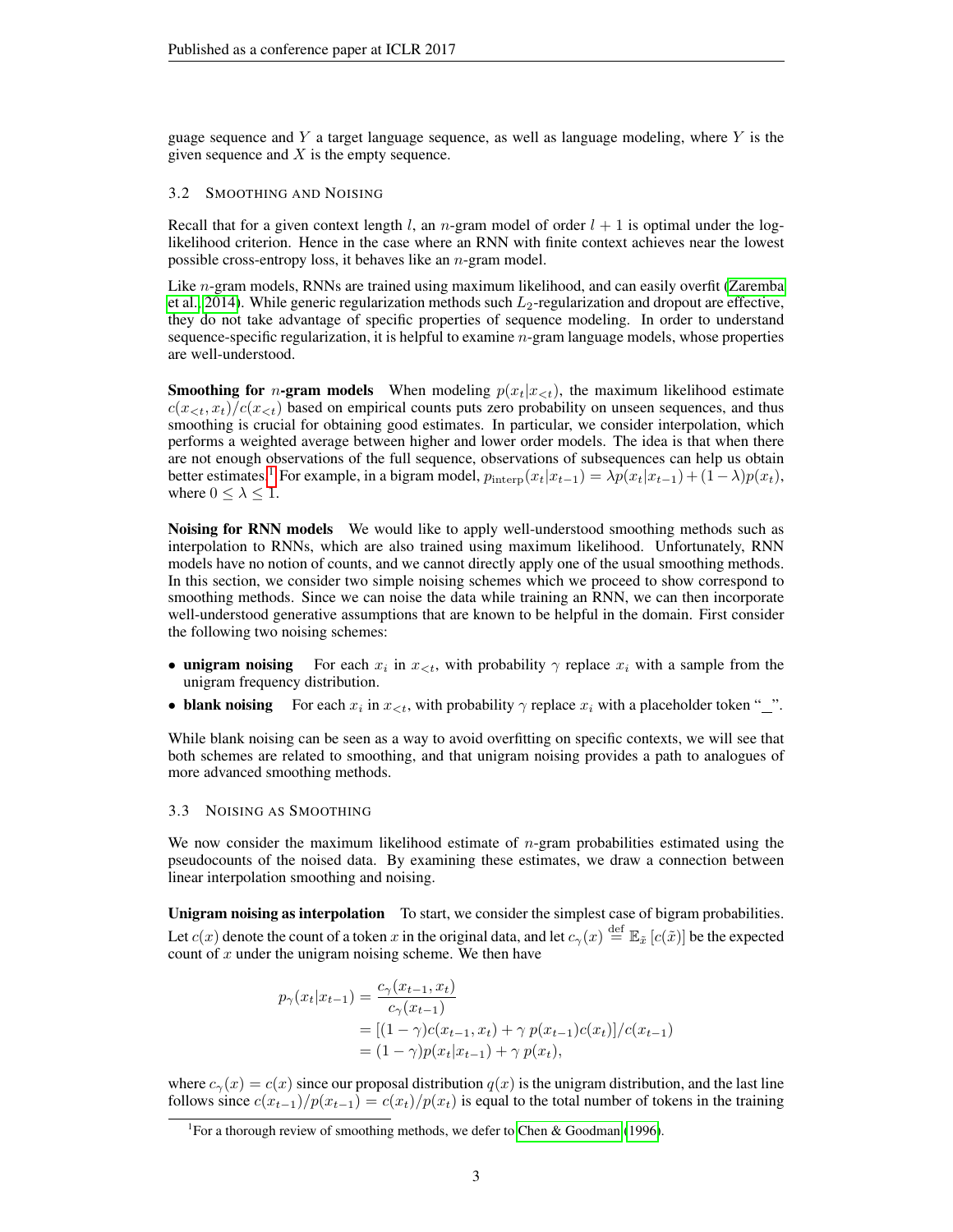set. Thus we see that the noised data has pseudocounts corresponding to *interpolation* or a mixture of different order n-gram models with fixed weighting.

More generally, let  $\tilde{x}_{\leq t}$  be noised tokens from  $\tilde{x}$ . We consider the expected prediction under noise

$$
p_{\gamma}(x_t|x_{  
= 
$$
\sum_{J} \frac{\pi(|J|)}{p(|J| \text{ swaps})} \sum_{x_K} \frac{p(x_t|x_J, x_K)}{p(x_t|\text{noiseed context})} \prod_{z \in x_K} \frac{p(z)}{p(\text{drawing } z)}
$$
$$

where the mixture coefficients are  $\pi(|J|) = (1 - \gamma)^{|J|} \gamma^{t-1-|J|}$  with  $\sum_{J} \pi(|J|) = 1$ .  $J \subseteq$  $\{1, 2, \ldots, t-1\}$  denotes the set of indices whose corresponding tokens are left unchanged, and K the set of indices that were replaced.

Blank noising as interpolation Next we consider the blank noising scheme and show that it corresponds to interpolation as well. This also serves as an alternative explanation for the gains that other related work have found with the "word-dropout" idea [\(Kumar et al., 2015;](#page-9-11) [Dai & Le, 2015;](#page-9-12) [Bowman et al., 2015\)](#page-9-13). As before, we do not noise the token being predicted  $x_t$ . Let  $\tilde{x}_{\leq t}$  denote the random variable where each of its tokens is replaced by "" with probability  $\gamma$ , and let  $x_J$  denote the sequence with indices  $J$  unchanged, and the rest replaced by " $\ddot{\hspace{1cm}}$ ". To make a prediction, we use the expected probability over different noisings of the context

$$
p_{\gamma}(x_t|x_{
$$

where  $J \subseteq \{1, 2, \ldots, t-1\}$ , which is also a mixture of the unnoised probabilities over subsequences of the current context. For example, in the case of trigrams, we have

$$
p_{\gamma}(x_3|x_1, x_2) = \pi(2) p(x_3|x_1, x_2) + \pi(1) p(x_3|x_1, \_) + \pi(1) p(x_3|\_, x_2) + \pi(0) p(x_3|\_, \_)
$$

where the mixture coefficient  $\pi(i) = (1 - \gamma)^i \gamma^{2-i}$ .

#### 3.4 BORROWING TECHNIQUES

With the connection between noising and smoothing in place, we now consider how we can improve the two components of the noising scheme by considering:

- 1. Adaptively computing noising probability  $\gamma$  to reflect our confidence about a particular input subsequence.
- 2. Selecting a proposal distribution  $q(x)$  that is less naive than the unigram distribution by leveraging higher order n-gram statistics.

Noising Probability Although it simplifies analysis, there is no reason why we should choose fixed  $\gamma$ ; we now consider defining an adaptive  $\gamma(x_{1:t})$  which depends on the input sequence. Consider the following bigrams:

"and the" "Humpty Dumpty"

The first bigram is one of the most common in English corpora; its probability is hence well estimated and should not be interpolated with lower order distributions. In expectation, however, using fixed  $\gamma_0$  when noising results in the same lower order interpolation weight  $\pi_{\gamma_0}$  for common as well as rare bigrams. Intuitively, we should define  $\gamma(x_{1:t})$  such that commonly seen bigrams are less likely to be noised.

The second bigram, "Humpty Dumpty," is relatively uncommon, as are its constituent unigrams. However, it forms what [Brown et al.](#page-9-17) [\(1992\)](#page-9-17) term a "sticky pair": the unigram "Dumpty" almost always follows the unigram "Humpty", and similarly, "Humpty" almost always precedes "Dumpty". For pairs with high mutual information, we wish to avoid backing off from the bigram to the unigram distribution.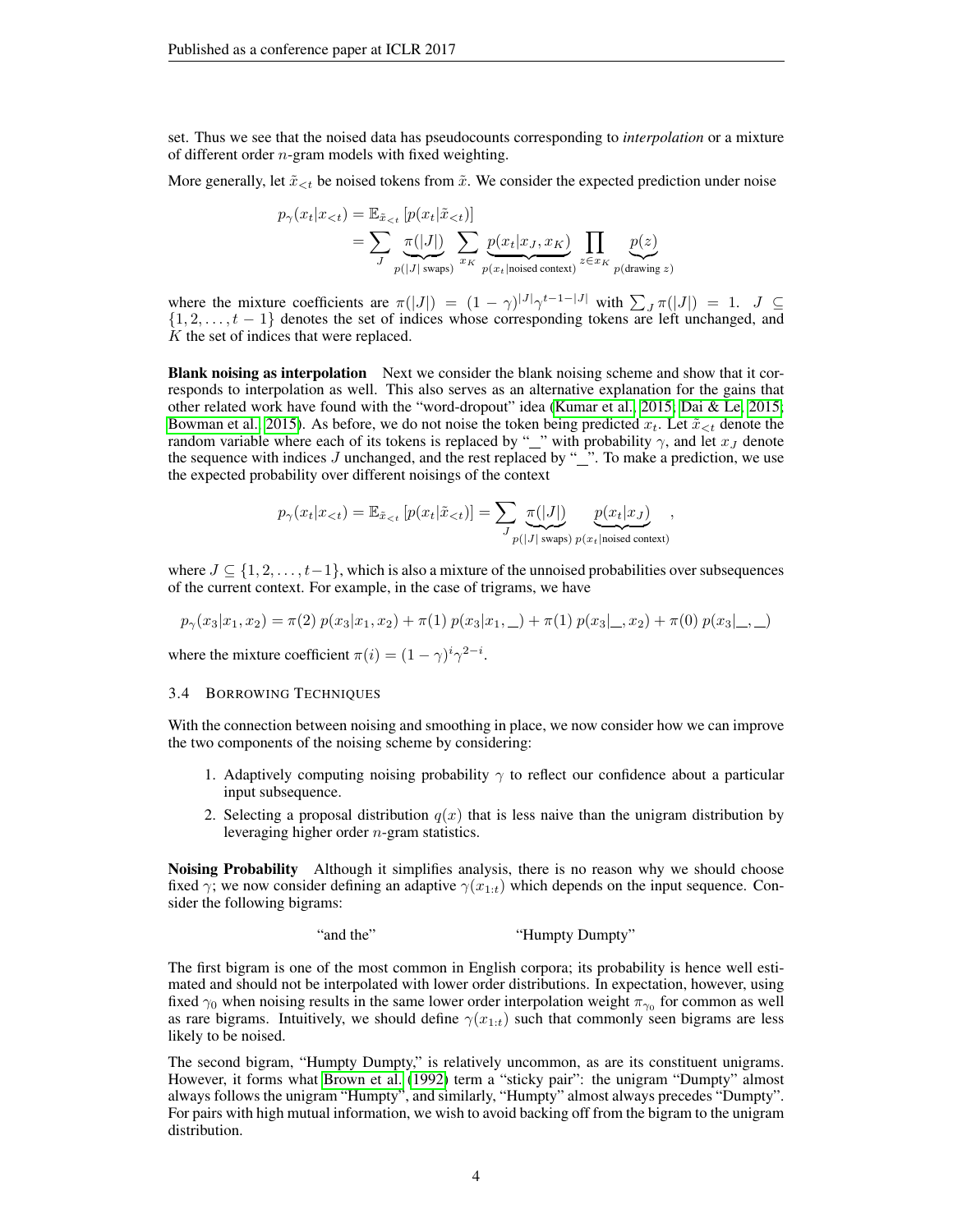<span id="page-4-0"></span>

|            | Noised $\gamma(x_{1:2})$               | q(x)                              | Analogue             |
|------------|----------------------------------------|-----------------------------------|----------------------|
| $x_1$      | $\gamma_0$                             | $q(\binom{n}{r})=1$               | interpolation        |
| $x_1$      | $\gamma_0$                             | unigram                           | interpolation        |
| $x_1$      | $\gamma_0 N_{1+}(x_1, \bullet)/c(x_1)$ | unigram                           | absolute discounting |
| $x_1, x_2$ | $\gamma_0 N_{1+}(x_1, \bullet)/c(x_1)$ | $q(x) \propto N_{1+}(\bullet, x)$ | Kneser-Ney           |

Table 1: Noising schemes Example noising schemes and their bigram smoothing analogues. Here we consider the bigram probability  $p(x_1, x_2) = p(x_2|x_1)p(x_1)$ . Notation:  $\gamma(x_{1:t})$  denotes the noising probability for a given input sequence  $x_{1:t}$ ,  $q(x)$  denotes the proposal distribution, and  $N_{1+}(x, \bullet)$  denotes the number of distinct bigrams in the training set where x is the first unigram. In all but the last case we only noise the context  $x_1$  and not the target prediction  $x_2$ .

Let  $N_{1+}(x_1, \bullet) \stackrel{\text{def}}{=} |\{x_2 : c(x_1, x_2) > 0\}|$  be the number of distinct continutions following  $x_1$ , or equivalently the number of bigram types beginning with  $x_1$  [\(Chen & Goodman, 1996\)](#page-9-4). From the above intuitions, we arrive at the *absolute discounting* noising probability

$$
\gamma_{AD}(x_1) = \gamma_0 \frac{N_{1+}(x_1, \bullet)}{\sum_{x_2} c(x_1, x_2)}
$$

where for  $0 \le \gamma_0 \le 1$  we have  $0 \le \gamma_{AD} \le 1$ , though in practice we can also clip larger noising probabilities to 1. Note that this encourages noising of unigrams that precede many possible other tokens while discouraging noising of common unigrams, since if we ignore the final token,  $\sum_{x_2} c(x_1, x_2) = c(x_1).$ 

**Proposal Distribution** While choosing the unigram distribution as the proposal distribution  $q(x)$ preserves unigram frequencies, by borrowing from the smoothing literature we find another distribution performs better. We again begin with two motivating examples:

"New York"

Both bigrams appear frequently in text corpora. As a direct consequence, the unigrams "Francisco" and "York" also appear frequently. However, since "Francisco" and "York" typically follow "San" and "New", respectively, they should not have high probability in the proposal distribution as they might if we use unigram frequencies [\(Chen & Goodman, 1996\)](#page-9-4). Instead, it would be better to increase the proposal probability of unigrams with diverse histories, or more precisely unigrams that complete a large number of bigram types. Thus instead of drawing from the unigram distribution, we consider drawing from

$$
q(x) \propto N_{1+}(\bullet, x)
$$

Note that we now noise the prediction  $x_t$  in addition to the context  $x_{1:t-1}$ . Combining this new proposal distribution with the discounted  $\gamma_{AD}(x_1)$  from the previous section, we obtain the noising analogue of Kneser-Ney smoothing.

Table [1](#page-4-0) summarizes the discussed noising schemes.

#### 3.5 TRAINING AND TESTING

During training, noising is performed per batch and is done online such that each epoch of training sees a different noised version of the training data. At test time, to match the training objective we should sample multiple corrupted versions of the test data, then average the predictions [\(Srivastava](#page-10-0) [et al., 2014\)](#page-10-0). In practice, however, we find that simply using the maximum likelihood (uncorrupted) input sequence works well; evaluation runtime remains unchanged.

## 3.6 EXTENSIONS

The schemes described are for the language model setting. To extend them to the sequence-tosequence or encoder-decoder setting, we noise both  $x_{\leq t}$  as well as  $y_{\leq t}$ . While in the decoder we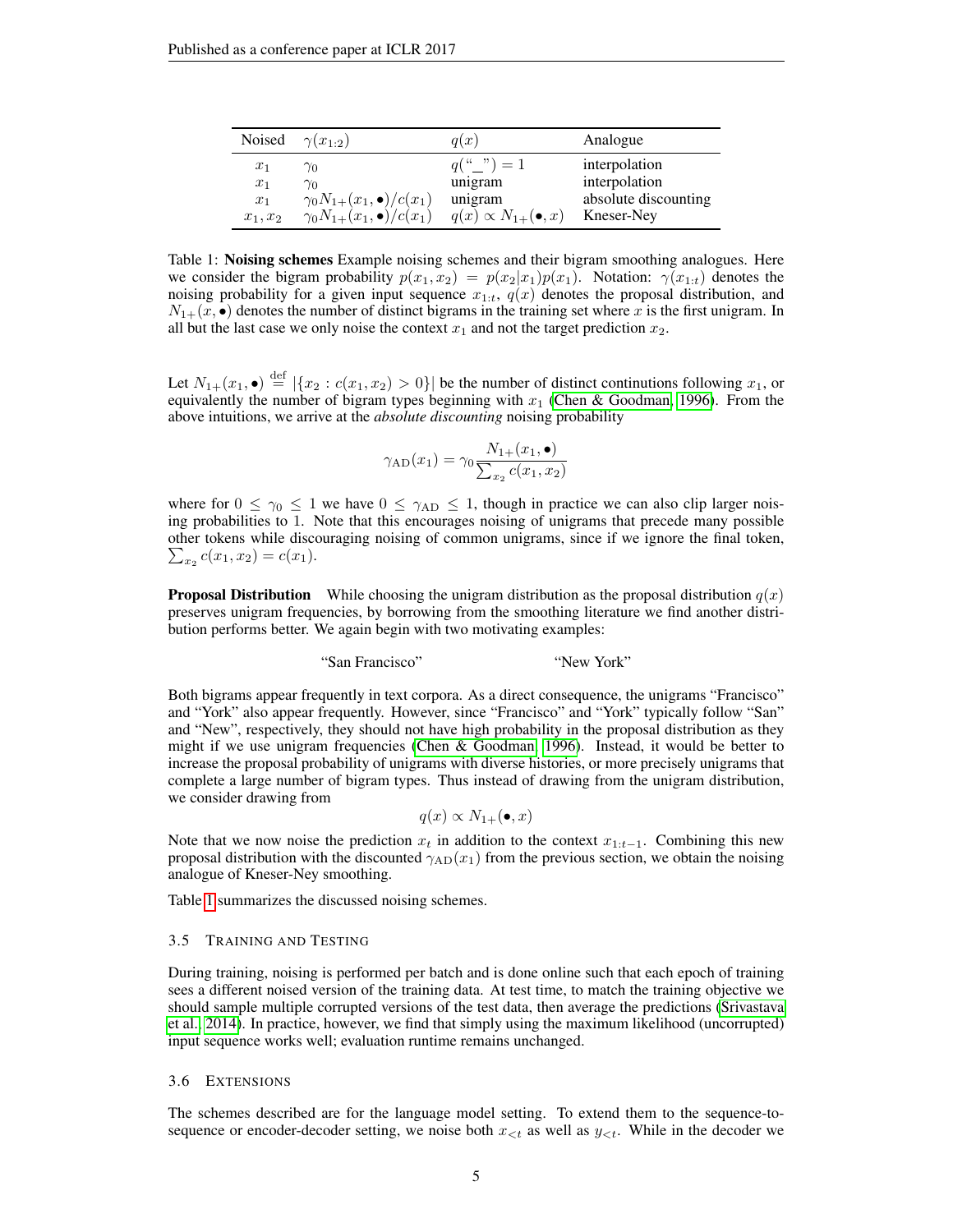<span id="page-5-0"></span>

| Noising scheme                                | Validation | <b>Test</b> |  |  |  |
|-----------------------------------------------|------------|-------------|--|--|--|
| Medium models (512 hidden size)               |            |             |  |  |  |
| none (dropout only)                           |            | 80.4        |  |  |  |
| blank                                         | 82.7       | 78.8        |  |  |  |
| unigram                                       | 83.1       | 80.1        |  |  |  |
| bigram Kneser-Ney                             | 79.9       | 76.9        |  |  |  |
| Large models (1500 hidden size)               |            |             |  |  |  |
| none (dropout only)                           | 81.6       | 77.5        |  |  |  |
| blank                                         | 79.4       | 75.5        |  |  |  |
| unigram                                       | 79.4       | 76.1        |  |  |  |
| bigram Kneser-Ney                             | 76.2       | 73.4        |  |  |  |
| Zaremba et al. (2014)                         | 82.2       | 78.4        |  |  |  |
| Gal (2015) variational dropout (tied weights) |            | 75.0        |  |  |  |
| Gal (2015) (untied weights, Monte Carlo)      |            | 73.4        |  |  |  |

<span id="page-5-1"></span>Table 2: Single-model perplexity on Penn Treebank with different noising schemes. We also compare to the variational method of [Gal](#page-9-7) [\(2015\)](#page-9-7), who also train LSTM models with the same hidden dimension. Note that performing Monte Carlo dropout at test time is significantly more expensive than our approach, where test time is unchanged.

| Noising scheme    | Validation | <b>Test</b> |
|-------------------|------------|-------------|
| none              | 94.3       | 123.6       |
| blank             | 85.0       | 110.7       |
| unigram           | 85.2       | 111.3       |
| bigram Kneser-Ney | 84.5       | 110.6       |

Table 3: Perplexity on Text8 with different noising schemes.

have  $y_{< t}$  and  $y_t$  as analogues to language model context and target prediction, it is unclear whether noising  $x_{\leq t}$  should be beneficial. Empirically, however, we find this to be the case (Table [4\)](#page-6-0).

## 4 EXPERIMENTS

## <span id="page-5-2"></span>4.1 LANGUAGE MODELING

Penn Treebank We train networks for word-level language modeling on the Penn Treebank dataset, using the standard preprocessed splits with a 10K size vocabulary [\(Mikolov, 2012\)](#page-10-6). The PTB dataset contains 929k training tokens, 73k validation tokens, and 82k test tokens. Following [Zaremba et al.](#page-10-1) [\(2014\)](#page-10-1), we use minibatches of size 20 and unroll for 35 time steps when performing backpropagation through time. All models have two hidden layers and use LSTM units. Weights are initialized uniformly in the range [-0.1, 0.1]. We consider models with hidden sizes of 512 and 1500.

We train using stochastic gradient descent with an initial learning rate of 1.0, clipping the gradient if its norm exceeds 5.0. When the validation cross entropy does not decrease after a training epoch, we halve the learning rate. We anneal the learning rate 8 times before stopping training, and pick the model with the lowest perplexity on the validation set.

For regularization, we apply feed-forward dropout [\(Pham et al., 2014\)](#page-10-8) in combination with our noising schemes. We report results in Table [2](#page-5-0) for the best setting of the dropout rate (which we find to match the settings reported in [Zaremba et al.](#page-10-1) [\(2014\)](#page-10-1)) as well as the best setting of noising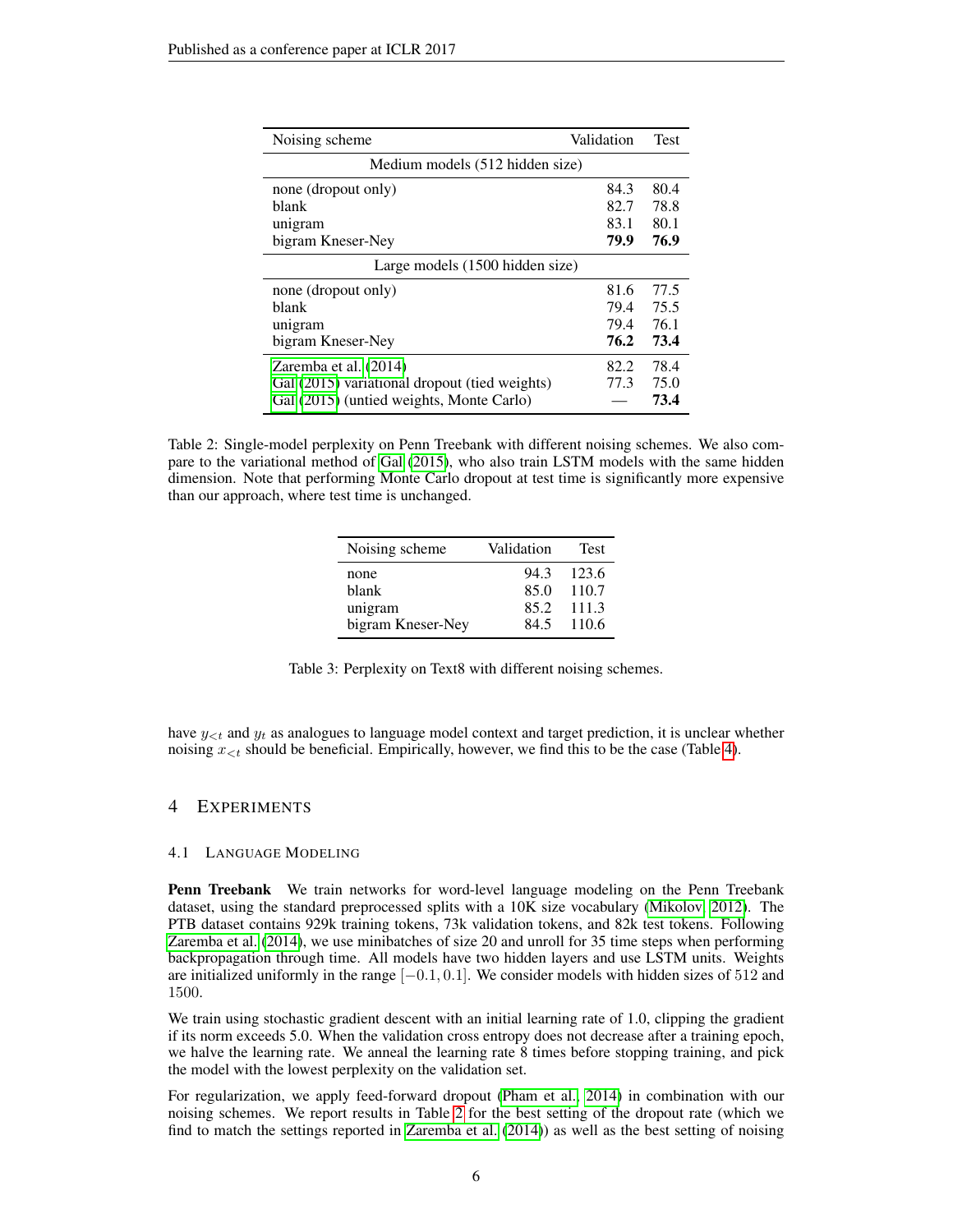<span id="page-6-2"></span>

<span id="page-6-0"></span>Figure 1: Example training and validation curves for an unnoised model and model regularized using the bigram Kneser-Ney noising scheme.

| Scheme              | Perplexity | <b>BLEU</b>   |
|---------------------|------------|---------------|
| dropout, no noising | 8.84       | 24.6          |
| blank noising       | 8.28       | $25.3 (+0.7)$ |
| unigram noising     | 8.15       | $25.5 (+0.9)$ |
| bigram Kneser-Ney   | 7.92       | $26.0 (+1.4)$ |
| source only         | 8.74       | 24.8 $(+0.2)$ |
| target only         | 8 1 4      | $25.6 (+1.0)$ |

Table 4: Perplexities and BLEU scores for machine translation task. Results for bigram KN noising on only the source sequence and only the target sequence are given as well.

probability  $\gamma_0$  on the validation set.<sup>[2](#page-6-1)</sup> Figure [1](#page-6-2) shows the training and validation perplexity curves for a noised versus an unnoised run.

Our large models match the state-of-the-art regularization method for single model performance on this task. In particular, we find that picking  $\gamma_{AD}(x_1)$  and  $q(x)$  corresponding to Kneser-Ney smoothing yields significant gains in validation perplexity, both for the medium and large size models. Recent work [\(Merity et al., 2016;](#page-10-9) [Zilly et al., 2016\)](#page-10-10) has also achieved impressive results on this task by proposing different architectures which are orthogonal to our data augmentation schemes.

Text8 In order to determine whether noising remains effective with a larger dataset, we perform experiments on the Text8 corpus<sup>[3](#page-6-3)</sup>. The first 90M characters are used for training, the next 5M for validation, and the final 5M for testing, resulting in 15.3M training tokens, 848K validation tokens, and 855K test tokens. We preprocess the data by mapping all words which appear 10 or fewer times to the unknown token, resulting in a 42K size vocabulary. Other parameter settings are the same as described in the Penn Treebank experiments, besides that only models with hidden size 512 are considered, and noising is not combined with feed-forward dropout. Results are given in Table [3.](#page-5-1)

## 4.2 MACHINE TRANSLATION

For our machine translation experiments we consider the English-German machine translation track of IWSLT 2015<sup>[4](#page-6-4)</sup>. The IWSLT 2015 corpus consists of sentence-aligned subtitles of TED and TEDx talks. The training set contains roughly 190K sentence pairs with 5.4M tokens. Following [Luong &](#page-9-18) [Manning](#page-9-18) [\(2015\)](#page-9-18), we use TED tst2012 as a validation set and report BLEU score results [\(Papineni](#page-10-11) [et al., 2002\)](#page-10-11) on tst2014. We limit the vocabulary to the top 50K most frequent words for each language.

<span id="page-6-1"></span> $^{2}$ Code will be made available at: <http://deeplearning.stanford.edu/noising>

<span id="page-6-3"></span><sup>3</sup><http://mattmahoney.net/dc/text8.zip>

<span id="page-6-4"></span><sup>4</sup><http://workshop2015.iwslt.org/>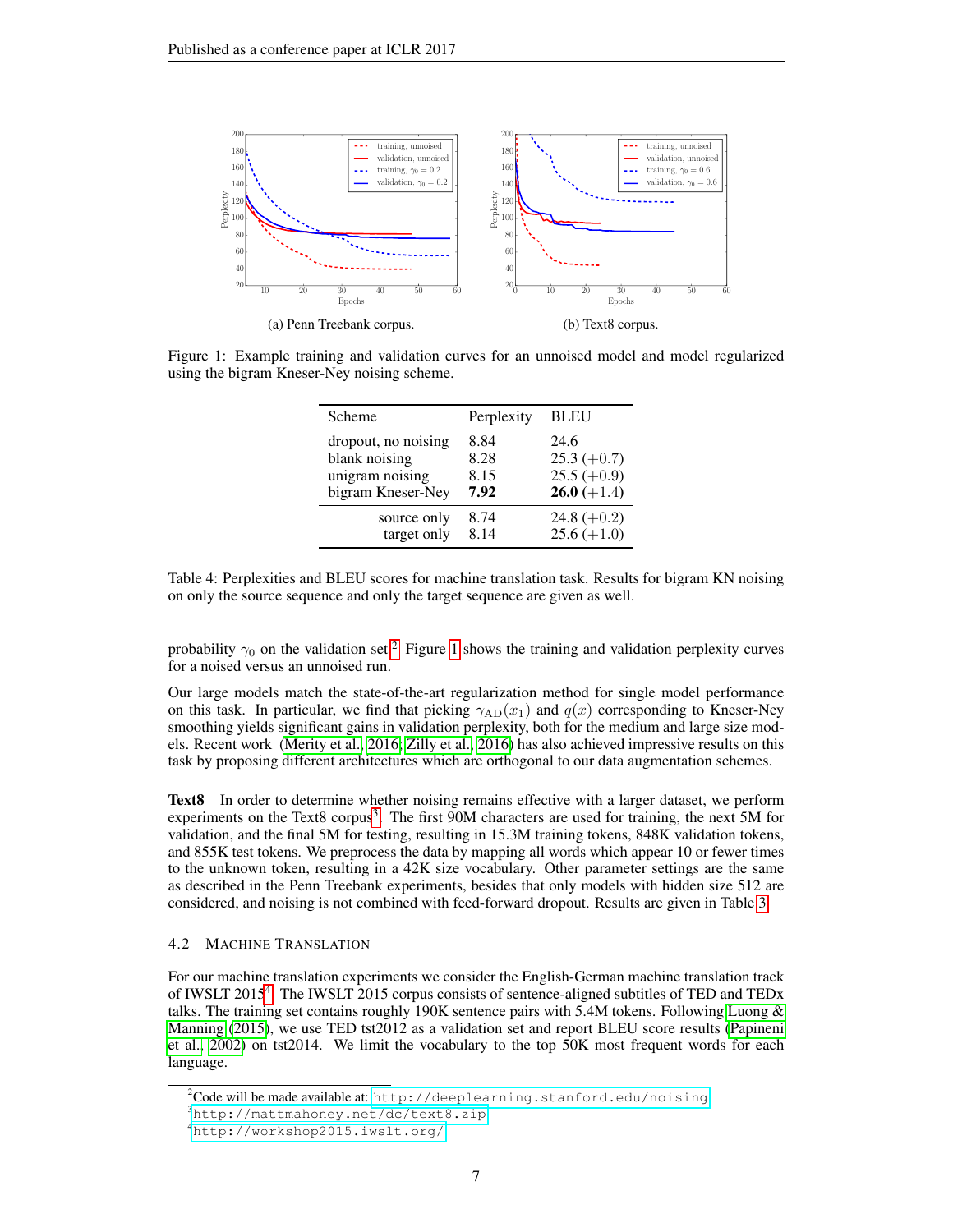<span id="page-7-0"></span>



Figure 2: Perplexity with noising on Penn Treebank while varying the value of  $\gamma_0$ . Using discounting to scale  $\gamma_0$  (yielding  $\gamma_{AD}$ ) maintains gains for a range of values of noising probability, which is not true for the unscaled case.

Figure 3: Mean KL-divergence over validation set between softmax distributions of noised and unnoised models and lower order distributions. Noised model distributions are closer to the uniform and unigram frequency distributions.

We train a two-layer LSTM encoder-decoder network [\(Sutskever et al., 2014;](#page-10-7) [Cho et al., 2014\)](#page-9-16) with 512 hidden units in each layer. The decoder uses an attention mechanism [\(Bahdanau et al., 2014\)](#page-9-19) with the dot alignment function [\(Luong et al., 2015\)](#page-10-12). The initial learning rate is 1.0 and we start halving the learning rate when the relative difference in perplexity on the validation set between two consecutive epochs is less than 1%. We follow training protocols as described in [Sutskever](#page-10-7) [et al.](#page-10-7) [\(2014\)](#page-10-7): (a) LSTM parameters and word embeddings are initialized from a uniform distribution between  $[-0.1, 0.1]$ , (b) inputs are reversed, (c) batch size is set to 128, (d) gradient clipping is performed when the norm exceeds a threshold of 5. We set hidden unit dropout rate to 0.2 across all settings as suggested in [Luong et al.](#page-10-12) [\(2015\)](#page-10-12). We compare unigram, blank, and bigram Kneser-Ney noising. Noising rate  $\gamma$  is selected on the validation set.

Results are shown in Table [4.](#page-6-0) We observe performance gains for both blank noising and unigram noising, giving roughly  $+0.7$  BLEU score on the test set. The proposed bigram Kneser-Ney noising scheme gives an additional performance boost of  $+0.5-0.7$  on top of the blank noising and unigram noising models, yielding a total gain of  $+1.4$  BLEU.

## 5 DISCUSSION

#### 5.1 SCALING  $\gamma$  VIA DISCOUNTING

We now examine whether discounting has the desired effect of noising subsequences according to their uncertainty. If we consider the discounting

$$
\gamma_{AD}(x_1) = \gamma_0 \frac{N_{1+}(x_1, \bullet)}{c(x_1)}
$$

we observe that the denominator  $c(x_1)$  can dominate than the numerator  $N_{1+}(x_1, \bullet)$ . Common tokens are often noised infrequently when discounting is used to rescale the noising probability, while rare tokens are noised comparatively much more frequently, where in the extreme case when a token appears exactly once, we have  $\gamma_{AD} = \gamma_0$ . Due to word frequencies following a Zipfian power law distribution, however, common tokens constitute the majority of most texts, and thus discounting leads to significantly less noising.

We compare the performance of models trained with a fixed  $\gamma_0$  versus a  $\gamma_0$  rescaled using discounting. As shown in Figure [2,](#page-7-0) bigram discounting leads to gains in perplexity for a much broader range of  $\gamma_0$ . Thus the discounting ratio seems to effectively capture the "right" tokens to noise.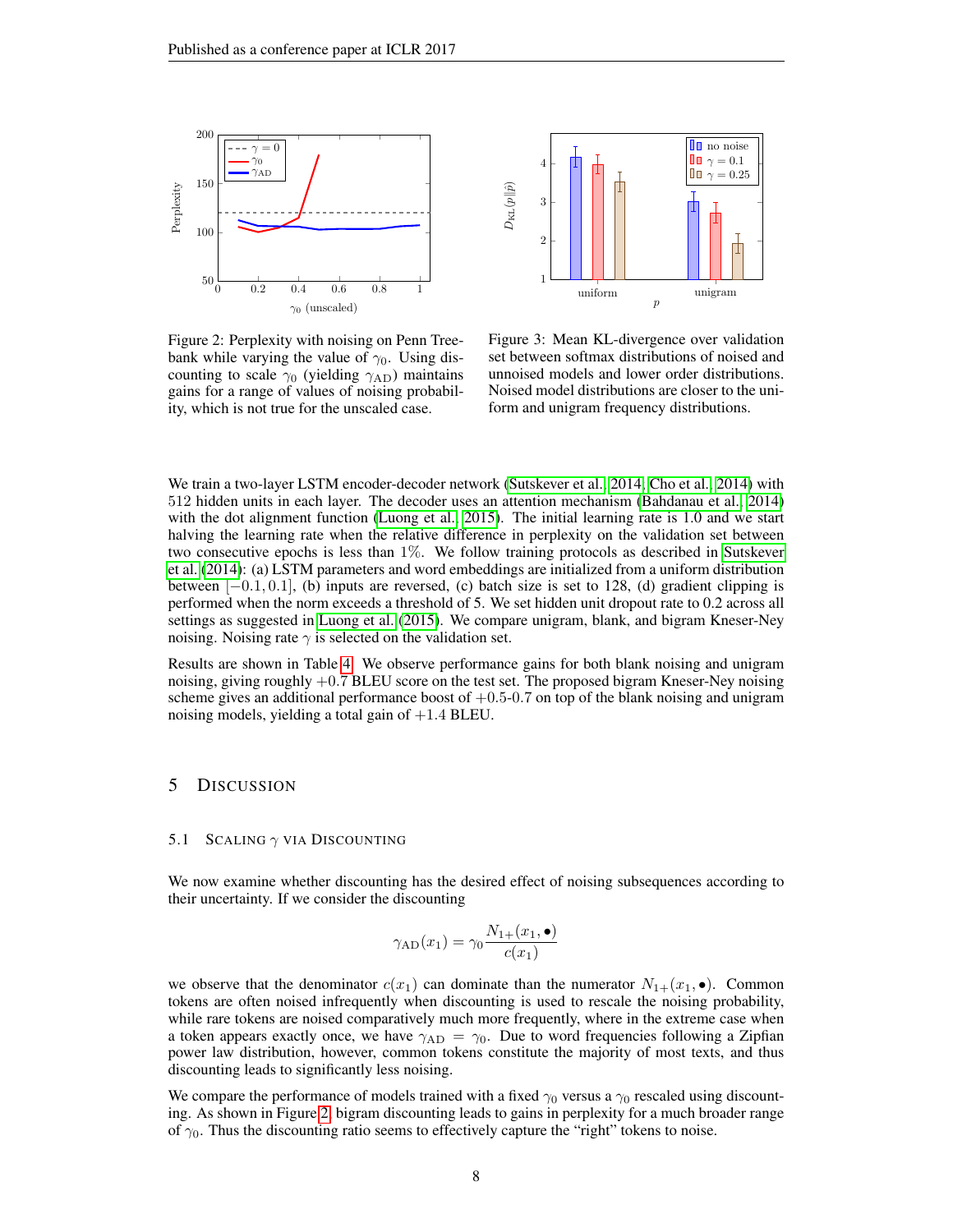| Noising             | <b>Bigrams</b> | Trigrams |
|---------------------|----------------|----------|
| none (dropout only) | 2881           | 381      |
| blank noising       | 2760           | 372      |
| unigram noising     | 2612           | 365      |

Table 5: Perplexity of last unigram for unseen bigrams and trigrams in Penn Treebank validation set. We compare noised and unnoised models with noising probabilities chosen such that models have near-identical perplexity on full validation set.

## 5.2 NOISED VERSUS UNNOISED MODELS

Smoothed distributions In order to validate that data noising for RNN models has a similar effect to that of smoothing counts in n-gram models, we consider three models trained with unigram noising as described in Section [4.1](#page-5-2) on the Penn Treebank corpus with  $\gamma = 0$  (no noising),  $\gamma = 0.1$ ,  $\sum_i p_i \log(p_i/q_i)$  over the validation set between the predicted softmax distributions,  $\hat{p}$ , and the and  $\gamma = 0.25$ . Using the trained models, we measure the Kullback-Leibler divergence  $D_{KL}(p||q)$  = uniform distribution as well as the unigram frequency distribution. We then take the mean KL divergence over all tokens in the validation set.

Recall that in interpolation smoothing, a weighted combination of higher and lower order  $n$ -gram models is used. As seen in Figure [3,](#page-7-0) the softmax distributions of noised models are significantly closer to the lower order frequency distributions than unnoised models, in particular in the case of the unigram distribution, thus validating our analysis in Section [3.3.](#page-2-1)

Unseen *n*-grams Smoothing is most beneficial for increasing the probability of unobserved sequences. To measure whether noising has a similar effect, we consider bigrams and trigrams in the validation set that do not appear in the training set. For these unseen bigrams (15062 occurrences) and trigrams (43051 occurrences), we measure the perplexity for noised and unnoised models with near-identical perplexity on the full set. As expected, noising yields lower perplexity for these unseen instances.

## 6 CONCLUSION

In this work, we show that data noising is effective for regularizing neural network-based sequence models. By deriving a correspondence between noising and smoothing, we are able to adapt advanced smoothing methods for n-gram models to the neural network setting, thereby incorporating well-understood generative assumptions of language. Possible applications include exploring noising for improving performance in low resource settings, or examining how these techniques generalize to sequence modeling in other domains.

## ACKNOWLEDGMENTS

We thank Will Monroe for feedback on a draft of this paper, Anand Avati for help running experiments, and Jimmy Wu for computing support. We also thank the developers of Theano [\(Theano](#page-10-13) [Development Team, 2016\)](#page-10-13) and Tensorflow [\(Abadi et al., 2016\)](#page-8-0). Some GPUs used in this work were donated by NVIDIA Corporation. ZX, SW, and JL were supported by an NDSEG Fellowship, NSERC PGS-D Fellowship, and Facebook Fellowship, respectively. This project was funded in part by DARPA MUSE award FA8750-15-C-0242 AFRL/RIKF.

## **REFERENCES**

<span id="page-8-0"></span>Martın Abadi, Ashish Agarwal, Paul Barham, Eugene Brevdo, Zhifeng Chen, Craig Citro, Greg S Corrado, Andy Davis, Jeffrey Dean, Matthieu Devin, et al. Tensorflow: Large-scale machine learning on heterogeneous distributed systems. *arXiv preprint arXiv:1603.04467*, 2016.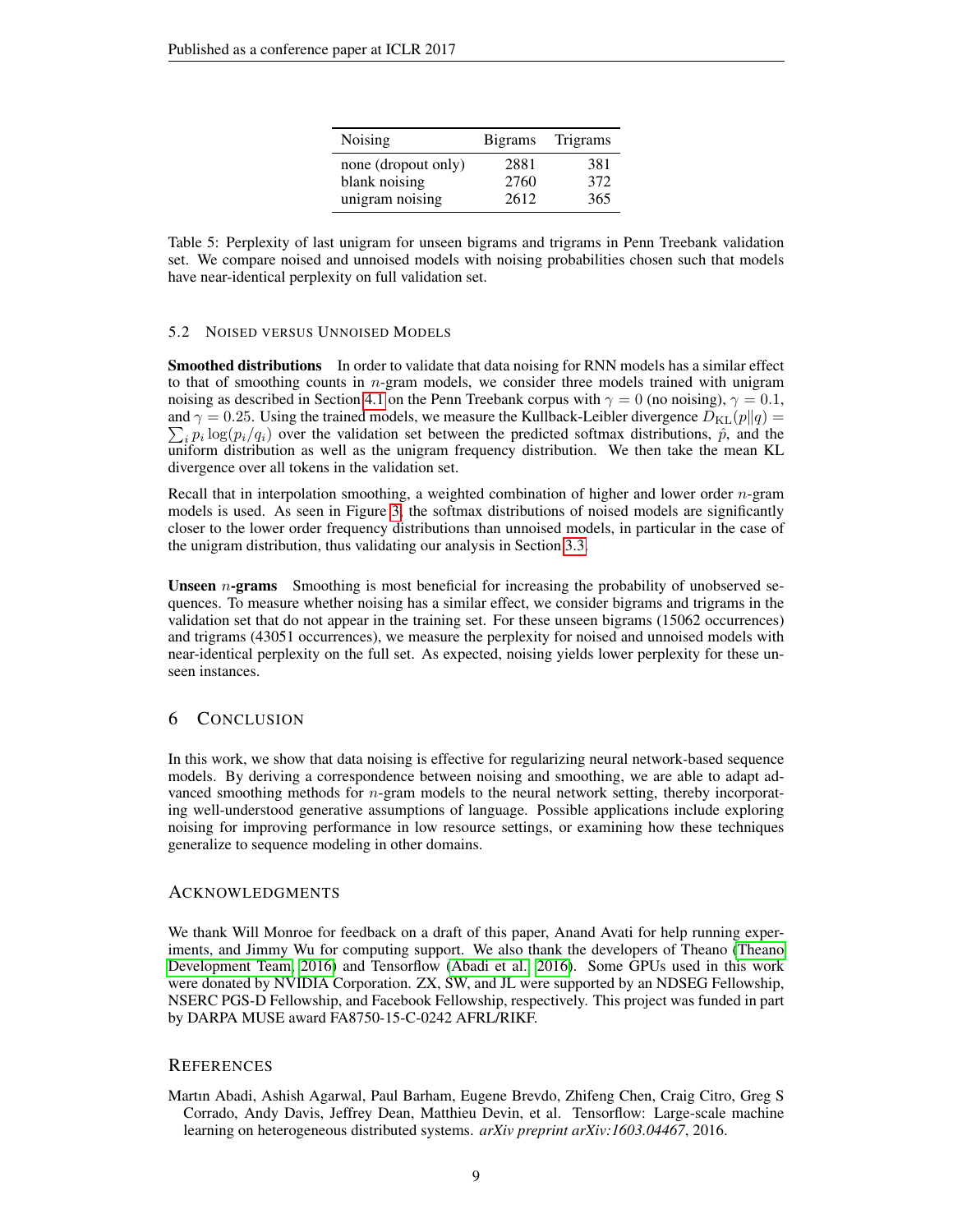- <span id="page-9-9"></span>Martin Arjovsky, Amar Shah, and Yoshua Bengio. Unitary evolution recurrent neural networks. *arXiv preprint arXiv:1511.06464*, 2015.
- <span id="page-9-19"></span>Dzmitry Bahdanau, Kyunghyun Cho, and Yoshua Bengio. Neural machine translation by jointly learning to align and translate. *arXiv preprint arXiv:1409.0473*, 2014.
- <span id="page-9-14"></span>Samy Bengio, Oriol Vinyals, Navdeep Jaitly, and Noam Shazeer. Scheduled sampling for sequence prediction with recurrent neural networks. In *Neural Information Processing Systems (NIPS)*, 2015.
- <span id="page-9-5"></span>Yoshua Bengio, Rejean Ducharme, Pascal Vincent, and Christian Jauvin. A neural probabilistic ´ language model. In *Journal Of Machine Learning Research*, 2003.
- <span id="page-9-13"></span>Samuel R Bowman, Luke Vilnis, Oriol Vinyals, Andrew M Dai, Rafal Jozefowicz, and Samy Bengio. Generating sentences from a continuous space. *arXiv preprint arXiv:1511.06349*, 2015.
- <span id="page-9-17"></span>Peter F Brown, Peter V Desouza, Robert L Mercer, Vincent J Della Pietra, and Jenifer C Lai. Classbased n-gram models of natural language. *Computational linguistics*, 1992.
- <span id="page-9-4"></span>Stanley F Chen and Joshua Goodman. An empirical study of smoothing techniques for language modeling. In *Association for Computational Linguistics (ACL)*, 1996.
- <span id="page-9-16"></span>Kyunghyun Cho, Bart Van Merrienboer, Caglar Gulcehre, Dzmitry Bahdanau, Fethi Bougares, Hol- ¨ ger Schwenk, and Yoshua Bengio. Learning phrase representations using rnn encoder-decoder for statistical machine translation. *arXiv preprint arXiv:1406.1078*, 2014.
- <span id="page-9-12"></span>Andrew M Dai and Quoc V Le. Semi-supervised sequence learning. In *Advances in Neural Information Processing Systems*, pp. 3061–3069, 2015.
- <span id="page-9-2"></span>Li Deng, Alex Acero, Mike Plumpe, and Xuedong Huang. Large-vocabulary speech recognition under adverse acoustic environments. In *ICSLP*, 2000.
- <span id="page-9-7"></span>Yarin Gal. A theoretically grounded application of dropout in recurrent neural networks. *arXiv:1512.05287*, 2015.
- <span id="page-9-3"></span>Awni Hannun, Carl Case, Jared Casper, Bryan Catanzaro, Greg Diamos, et al. Deep speech: Scaling up end-to-end speech recognition. *arXiv preprint arXiv:1412.5567*, 2014.
- <span id="page-9-15"></span>Sepp Hochreiter and Jürgen Schmidhuber. Long short-term memory. *Neural computation*, 1997.
- <span id="page-9-10"></span>Mohit Iyyer, Varun Manjunatha, Jordan Boyd-Graber, and Hal Daume III. Deep unordered compo- ´ sition rivals syntactic methods for text classification. In *Association for Computatonal Linguistics (ACL)*, 2015.
- <span id="page-9-1"></span>A. Krizhevsky, I. Sutskever, and G. E. Hinton. ImageNet Classification with Deep Convolutional Neural Networks. In *NIPS*, 2012.
- <span id="page-9-8"></span>David Krueger and Roland Memisevic. Regularizing rnns by stabilizing activations. *arXiv preprint arXiv:1511.08400*, 2015.
- <span id="page-9-11"></span>Ankit Kumar, Ozan Irsoy, Jonathan Su, James Bradbury, Robert English, Brian Pierce, Peter Ondruska, Ishaan Gulrajani, and Richard Socher. Ask me anything: Dynamic memory networks for natural language processing. *arXiv preprint arXiv:1506.07285*, 2015.
- <span id="page-9-6"></span>Quoc V Le, Navdeep Jaitly, and Geoffrey E Hinton. A simple way to initialize recurrent networks of rectified linear units. *arXiv preprint arXiv:1504.00941*, 2015.
- <span id="page-9-0"></span>Y. LeCun, L. Bottou, Y. Bengio, and P. Haffner. Gradient-based Learning Applied to Document Recognition. *Proceedings of the IEEE*, 86(11):2278–2324, 1998.
- <span id="page-9-18"></span>Minh-Thang Luong and Christopher D Manning. Stanford neural machine translation systems for spoken language domains. In *Proceedings of the International Workshop on Spoken Language Translation*, 2015.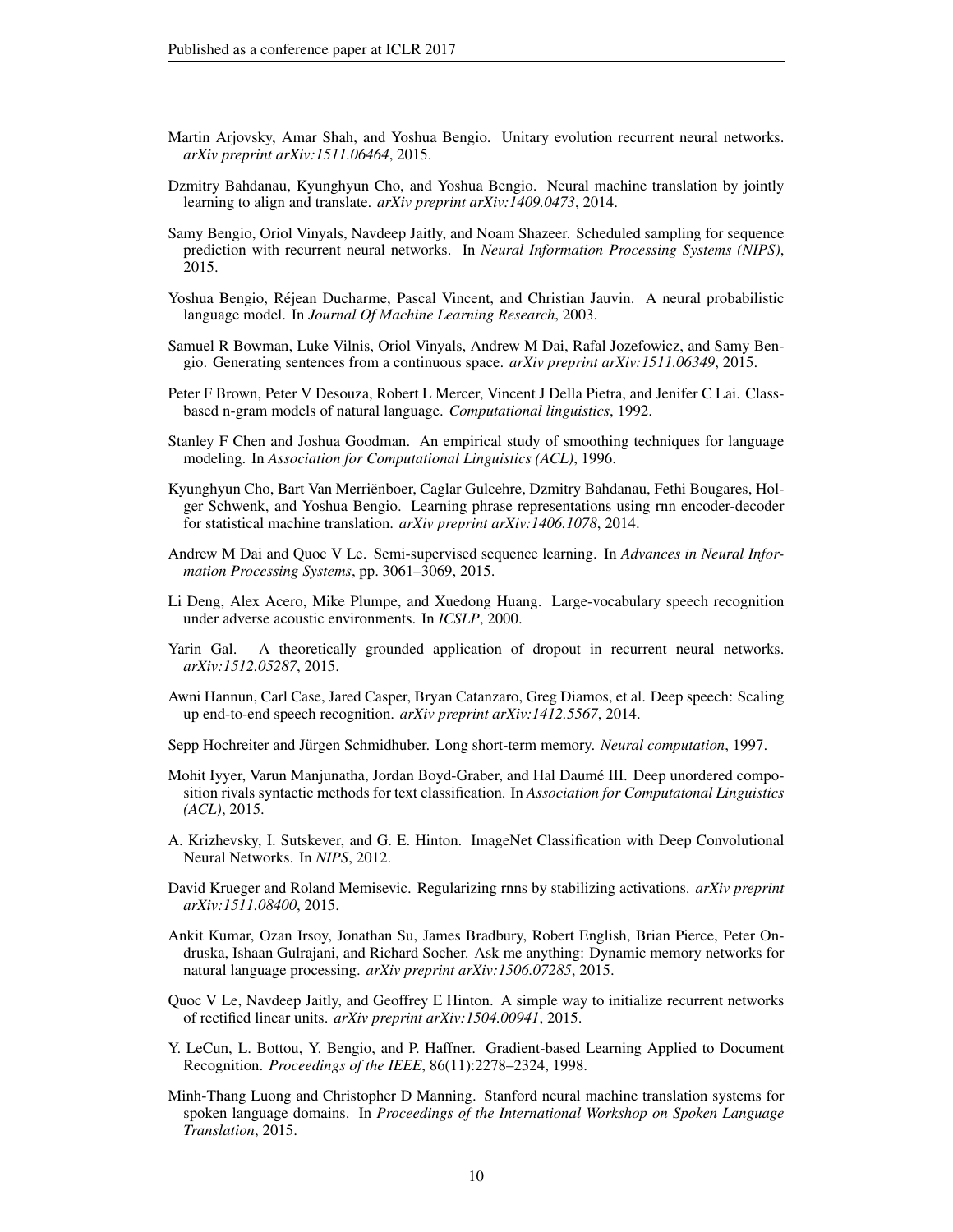- <span id="page-10-12"></span>Minh-Thang Luong, Hieu Pham, and Christopher D. Manning. Effective approaches to attentionbased neural machine translation. In *Empirical Methods in Natural Language Processing (EMNLP)*, 2015.
- <span id="page-10-9"></span>Stephen Merity, Caiming Xiong, James Bradbury, and Richard Socher. Pointer sentinel mixture models. *arXiv preprint arXiv:1609.07843*, 2016.
- <span id="page-10-6"></span>Tomáš Mikolov. *Statistical language models based on neural networks*. PhD thesis, PhD thesis, Brno University of Technology. 2012.[PDF], 2012.
- <span id="page-10-11"></span>Kishore Papineni, Salim Roukos, Todd Ward, and Wei-Jing Zhu. Bleu: a method for automatic evaluation of machine translation. In *Proceedings of the 40th annual meeting on association for computational linguistics*, pp. 311–318. Association for Computational Linguistics, 2002.
- <span id="page-10-8"></span>Vu Pham, Théodore Bluche, Christopher Kermorvant, and Jérôme Louradour. Dropout improves recurrent neural networks for handwriting recognition. In *Frontiers in Handwriting Recognition (ICFHR), 2014 14th International Conference on*, 2014.
- <span id="page-10-2"></span>Stanislau Semeniuta, Aliaksei Severyn, and Erhardt Barth. Recurrent dropout without memory loss. *arXiv preprint arXiv:1603.05118*, 2016.
- <span id="page-10-0"></span>Nitish Srivastava, Geoffrey Hinton, Alex Krizhevsky, Ilya Sutskever, and Ruslan Salakhutdinov. Dropout: A simple way to prevent neural networks from overfitting. *The Journal of Machine Learning Research*, 2014.
- <span id="page-10-7"></span>Ilya Sutskever, Oriol Vinyals, and Quoc V Le. Sequence to sequence learning with neural networks. In *Advances in neural information processing systems*, pp. 3104–3112, 2014.
- <span id="page-10-13"></span>Theano Development Team. Theano: A Python framework for fast computation of mathematical expressions. *arXiv e-prints*, abs/1605.02688, May 2016. URL [http://arxiv.org/abs/](http://arxiv.org/abs/1605.02688) [1605.02688](http://arxiv.org/abs/1605.02688).
- <span id="page-10-4"></span>S. Wager, W. Fithian, S. I. Wang, and P. Liang. Altitude training: Strong bounds for single-layer dropout. In *Advances in Neural Information Processing Systems (NIPS)*, 2014.
- <span id="page-10-5"></span>Stefan Wager, William Fithian, and Percy Liang. Data augmentation via levy processes. *arXiv preprint arXiv:1603.06340*, 2016.
- <span id="page-10-3"></span>Sida I Wang, Mengqiu Wang, Stefan Wager, Percy Liang, and Christopher D Manning. Feature noising for log-linear structured prediction. In *Empirical Methods in Natural Language Processing (EMNLP)*, 2013.
- <span id="page-10-1"></span>Wojciech Zaremba, Ilya Sutskever, and Oriol Vinyals. Recurrent neural network regularization. *arXiv preprint arXiv:1409.2329*, 2014.
- <span id="page-10-10"></span>Julian Georg Zilly, Rupesh Kumar Srivastava, Jan Koutník, and Jürgen Schmidhuber. Recurrent highway networks. *arXiv preprint arXiv:1607.03474*, 2016.